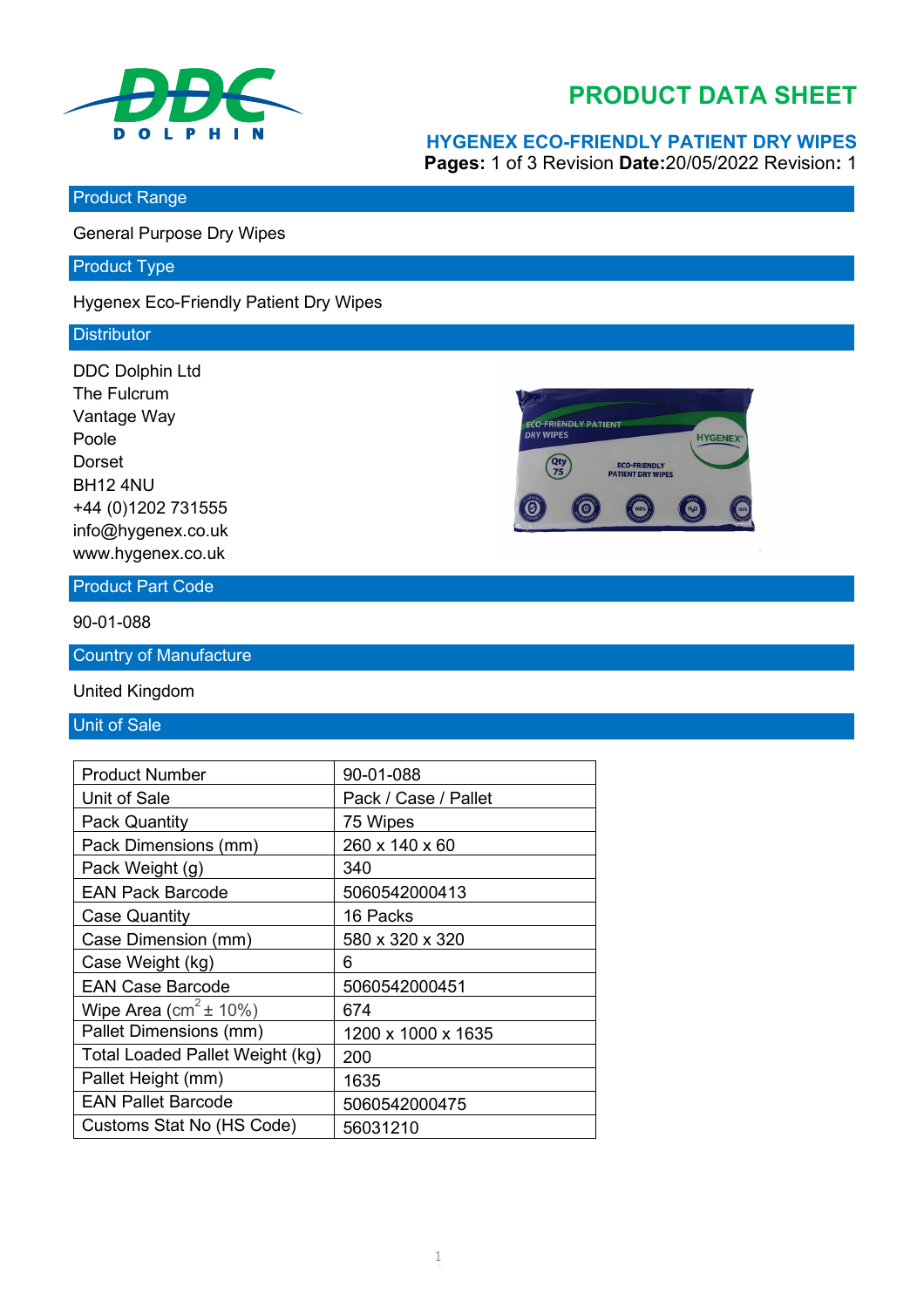#### Product Information

#### **Product Description**

Dry patient and general-purpose wipes that have been specially developed to deliver outstanding performance whilst offering excellent environmentally friendly benefits. Soft when dry and yet strong and smooth when wet, making them kind to patients' skin and highly effective in their ability to clean. Highly absorbent, the wipes still retain strength and integrity in use. 100% biodegradable, flushable, dispersible and maceratable

#### **Product Features**

- 100% biodegradable, compostable, dispersible, flushable and maceratable.
- Safe to dispose in toilets, macerators, bedpan washers or slop hoppers.
- Dual application wipes for use on surfaces or skin.
- Suitable for use with detergents, disinfectants, and skin cleansing products.
- Kind to skin and highly effective in their ability to clean.
- Highly absorbent.
- Suitable for full body cleansing (Individual wipe size 270 x 260mm).

#### **Intended Uses**

- Intended for general surface and skin cleansing.
- Ideal for lifting urine, faeces and menses from soiled skin and surfaces.
- Suitable for use with detergents, disinfectants, and skin cleansing products.
- Suitable for professional use in hospitals, nursing homes, care home and domiciliary care and also for personal care in the home or at work.
- Suitable for use on or by patients and also for occupational use by care workers to cleanse their skin, wipes are soft when dry and smooth when wet.

#### **Non-woven Material**

- 70 asm 100% cellulosic material.
- Disposal 100% biodegradable, flushable, dispersible, maceratable.
- Low to mid strength material. Generally, non-linting but can lint on facial stubble.
- Product disperses following normal agitation in water during flushing and drain transit. It can be macerated in all macerators and will clear domestic and municipal pumps. It biodegrades under aerobic and anaerobic conditions.
- Cellulosic content derived from sustainable forestry. FSC and PEFC approved.
- Care is required on dispensing due to construction from 100% percent naturally derived material.
- Product meets EDANA/INDA standards for flush ability which require that the following tests are passed.
- Toilet and drain line clearance test (will it flush and transit along drain line).
- Slosh box disintegration test (dispersion).
- Household pump test (anti clog).
- Settling test (anti float).
- Aerobic bio disintegration and bio degradation test.
- Anaerobic bio disintegration and bio degradation test.
- Municipal sewage pump test (anti clog).

#### **Wipes Presentation, Dispensing & Use**

- Peel back the perforated opening to access the wipes.
- Wipes are 'Z' folded and interleaved for single dispensing and additionally half folded for packing efficiency.
- Wipe seam is presented in the middle of the aperture for ease of dispensing.
- Wipe seam is always the same direction to aid dispensing. With the pack the correct way around to read the information on it, stroke towards the user with fingertip to elevate edge of wipe. Then pinch lightly between fingertips and gently remove from pack.